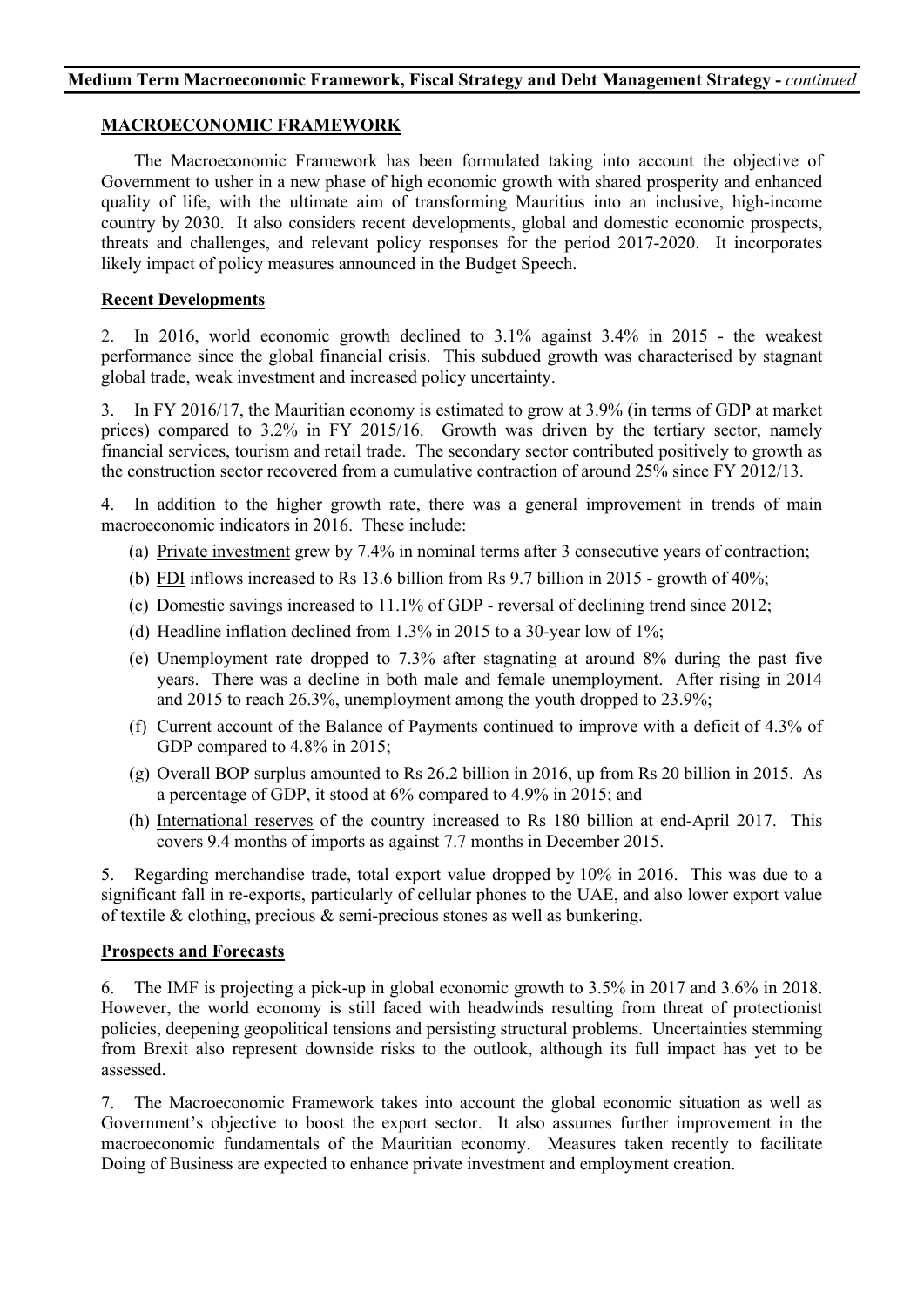8. The economy is thus expected to grow at 4.1% in FY 2017/18, 4.3% in 2018/19 and 4.5% in FY 2019/20, boosted by rising investment rate, both public and private. The main sectors of growth will be in the tertiary sector, particularly financial services, tourism, ICT and retail trade. The secondary sector will also contribute positively to growth with an expected upsurge in construction and a recovery in the manufacturing sector.

# **Fiscal Performance in FY 2016/17**

9. The budget deficit at end-June 2017 is now estimated at 3.5% of GDP, i.e., same as in last financial year, slightly higher than the original estimates of 3.3%. Recurrent revenue will be around 20.5% of GDP. Recurrent expenditure will increase to 22.5% as against 21.9% in last financial year, but below the estimates of 22.8%. The recurrent budget balance, at -2%, will thus be as targeted.

10. Public sector capital expenditure, which includes capital projects implemented by Central Government (both under Consolidated Fund and Special Funds), parastatal bodies and public enterprises, will increase to Rs 24.2 billion compared to Rs 15.9 billion in FY 2015/16. As a percentage of GDP, it will amount to 5.4% as against 3.8% last year.

11. Gross public sector debt will amount to 66.1% of GDP at end-June 2017 compared to 65.1% at end-June 2016, including securities issued by Government for mopping up excess liquidity of 3.2% of GDP. Public sector net debt will amount to 57.5% of GDP.

# **FISCAL STRATEGY**

12. Government's priorities are to improve transparency in public finance management, enforce greater fiscal discipline and prudence, and put public debt on a sustainable downward path, while providing the necessary support for infrastructure development, and for higher and inclusive growth.

13. With regard to **fiscal transparency**, major reforms are being undertaken in public finance management. These include:

- (a) First, all the revenues and expenditures of the Build Mauritius Fund and the National Resilience Fund will, as from  $1<sup>st</sup>$  July 2017, be accounted for in the Consolidated Fund and those two Special Funds will be closed.
- (b) Second, accrual International Public Sector Accounting Standards (IPSAS) will be introduced in a phased manner with the objective of giving a more comprehensive and better picture of the financial position of Government. It will also allow the working out of a Government Fixed Assets Register for better asset management.
- (c) And third, the Public Debt Management Act will be amended so that public sector gross debt rather than net debt is established as the measure of debt ceiling. The current methodology for computing the debt ceiling has become complex, not well understood and the real debt situation confusing. Taking into account the ambitious investment programme of Government over the medium term, gross debt to GDP ratio will be gradually reduced to 60%.

14. In order to enforce **greater fiscal discipline and prudence**, measures will be taken on both the revenue and expenditure fronts. On the revenue side, buoyancy of the tax system will be enhanced by improving tax compliance and enforcement. New mechanisms and additional wealth and income reporting system will be put in place by MRA for more efficient and higher tax collection, including tax arrears. The Alternative Dispute Resolution Panel has already been set up to expedite determination of tax appeal cases. Implementation of turnaround plans by loss-making SOEs will ensure better returns in the medium term. In addition, Government will divest its excess assets while ensuring that maximum value for money is achieved.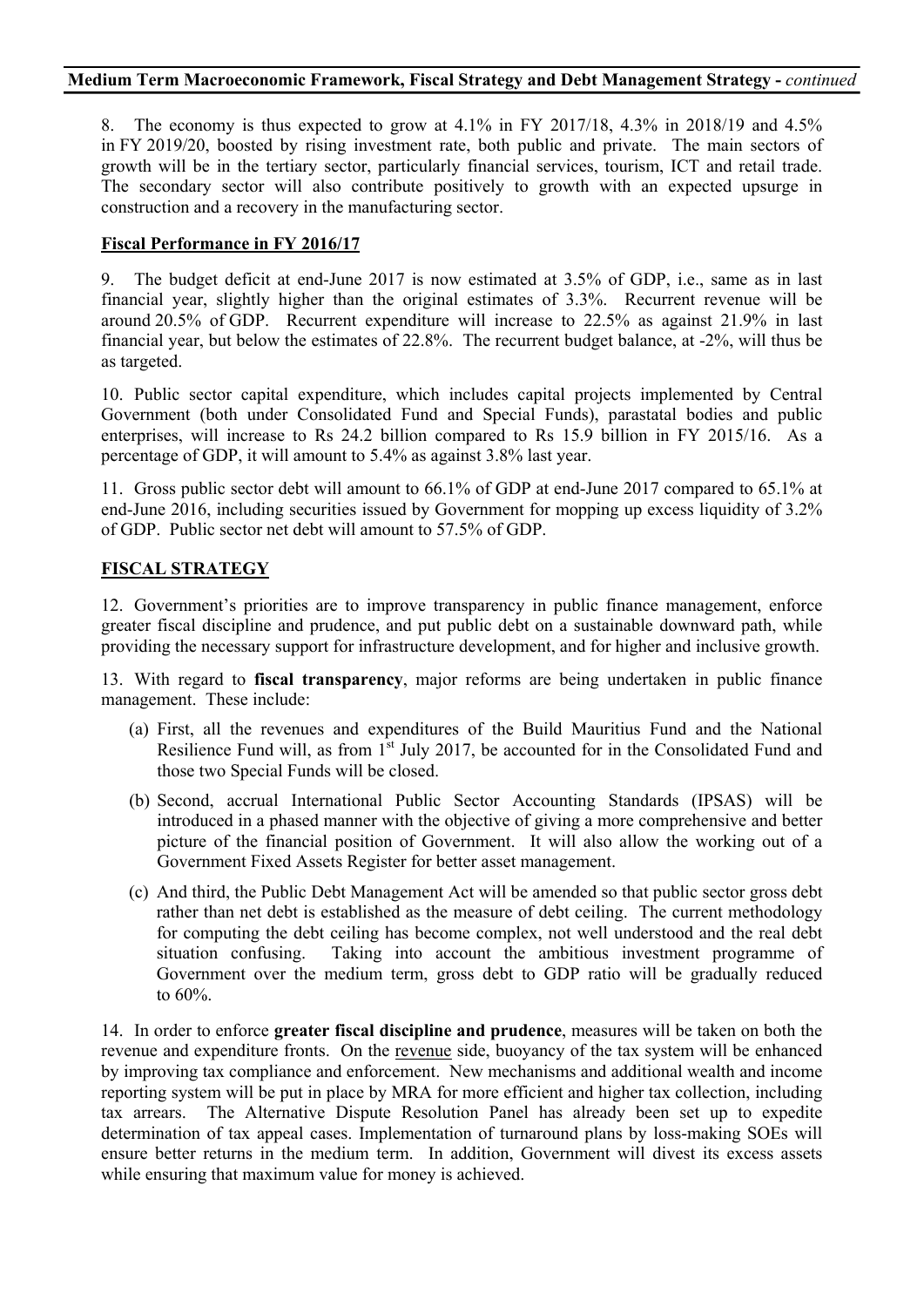15. On the recurrent expenditure side, measures will be taken to increase efficiency of spending and contain expenditure growth. A team of officers at the level of MOFED is reviewing issues raised in the last report of the Director of Audit. Implementation of the recommendations of the team will curb wastage of public funds. Expenditure will be reprioritised to essential and high value schemes and projects with highest impact on growth and employment creation.

16. As regards capital expenditure, there is need to accelerate the implementation of growthenhancing infrastructure projects while at the same time lowering the burden on public finances. In this context, the Capital Project Process Manual will be reviewed to simplify the framework of planning, preparation, financing and implementation of capital projects. There will be systematic appraisal of project proposals and also monitoring of implementation of major projects from planning to completion stage to reduce cost overruns and address bottlenecks.

17. In addition, alternative ways of financing major capital projects are being implemented to relieve pressure on the national budget and also reap more efficiency gains in their implementation.

#### **Fiscal Balances and Debt Targets**

18. The implementation of measures outlined in the Fiscal Strategy will set the medium term fiscal and debt profile on an improving trajectory. Public sector gross debt will thus be put back on a downward path to reach 62.2% of GDP by end-June 2020.

19. The different budget balances (namely recurrent balance, primary balance as well as the overall budget balance) are key operational instruments that guide policy orientations for attaining the objective of public sector debt reduction. Thus, the recurrent balance will improve over the medium term to a surplus of 0.1% of GDP in FY 2019/20.

20. The overall budget deficit (before Net Acquisition of Financial Assets) will be reduced to 2.8% of GDP by FY 2019/20. Government borrowing requirements will also be lowered to 3.1%.



### **DEBT MANAGEMENT STRATEGY**

21. The focus of debt management is to meet the financing needs of Government at the least possible cost consistent with prudent risk levels. Thus, the debt management strategy of Government has been, and will continue, to aim at minimising debt servicing cost while taking into account associated risks and the need to develop the market for Government securities. In this context, the various risk and cost parameters, such as **affordability, solvency and liquidity**, which have been improving steadily over the years are planned to be further enhanced over the medium term.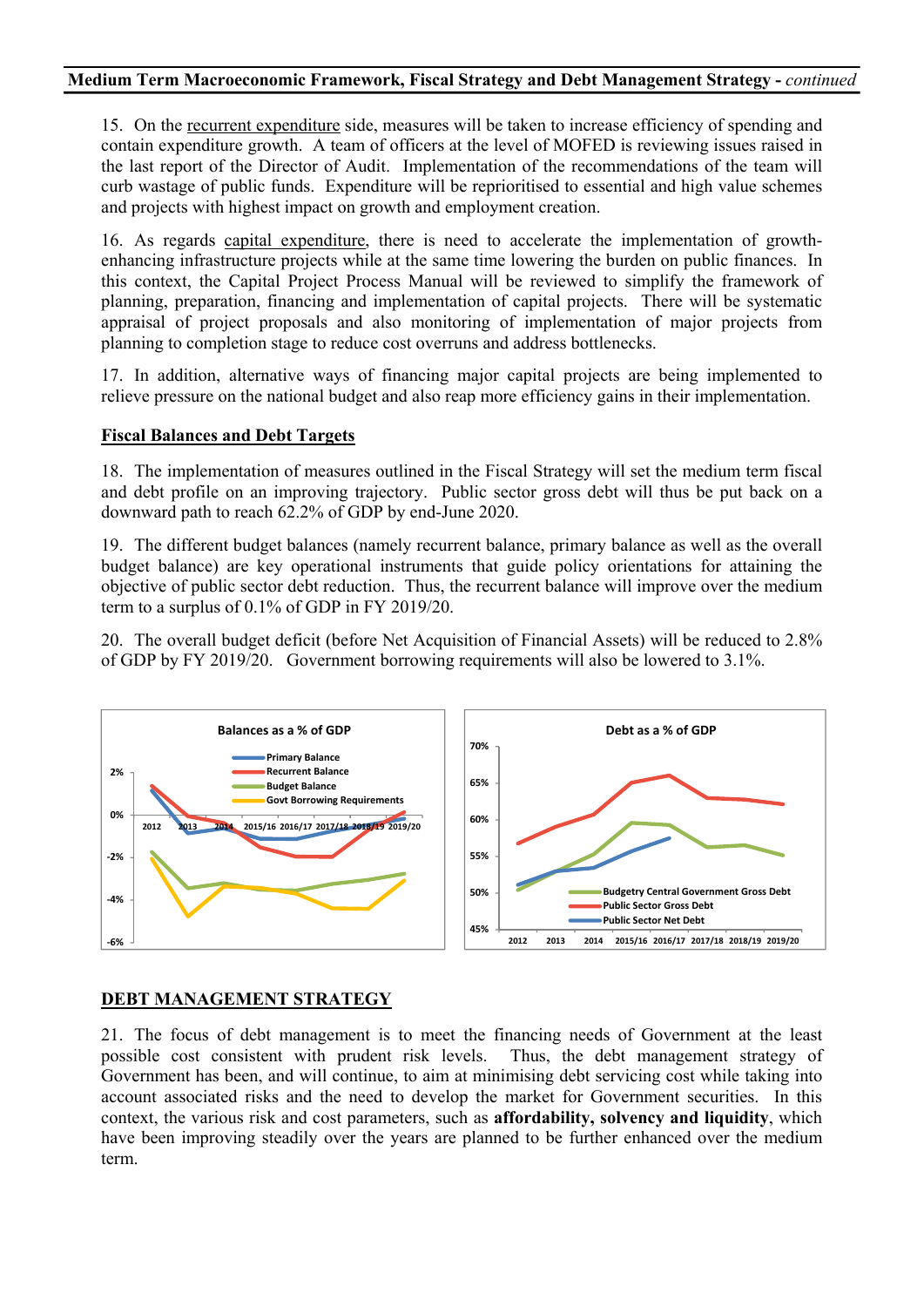22. In order to **contain foreign exchange risks**, the **share of external debt in Government debt portfolio will be reduced to about 18.4%** by end June this year compared to 22.4% at end June last. To maintain such risks at prudent levels, the share of Government external debt is targeted not to exceed 25% and that of public sector 30% by end June 2020.

23. A further element of the strategy to reduce foreign exchange risks is to generally align currency composition of public sector external debt to that of proceeds from export of goods and services. Accordingly, the share of USD in public sector debt, which has been brought down from 50.4% at end June last to about 44.3% at present, will be maintained at around this level. On the other hand, the share of Euro currently at about 34% will be raised to 37% while the share of other currencies will be reduced from the present level of 21% to 18%.

24. With a view to **reducing interest rate risks**, the strategy is to have a broadly balanced interest rate mix of external public sector debt. The share of fixed interest rate loans in public sector external debt which has been increased from 39.5% last year to 42% is planned to be further raised to close to 50% by end June 2020. Simultaneously, the share of variable interest rate loans is targeted to be reduced from 56% to 48%.

25. As regards Government domestic debt, the aim is to have a primarily fixed interest rate portfolio. The share of fixed interest rate loans presently at about 96% is planned not to drop below 95% and variable interest rate loans not to exceed 5% over the medium term.

26. The average time for re-fixing (ATR) of total Government debt, which is another indicator of interest rate risk, has also been improved. From 3.8 years at end June last, it is expected to go up to 4 years by June 2017. The target up to June 2020 is to maintain the ATR for total Government debt at 4 years. The share of re-fixing of interest which has been brought down from 38% at end June 2016 to about 34% would be further reduced to 32%.

27. **Rollover risks** of a debt portfolio are assessed by its average time to maturity (ATM). Notwithstanding the decline in the ATM of Government external debt from 7 years to 6.3 years, resulting from prepayment of some Rs 4.2 billion of external debt, the ATM for Government total debt has remained at about 5 years. It is targeted to be maintained at close to this level over the medium term.

28. A further indicator of rollover risk is the percentage of debt falling due for payment within one year. In spite of the increase in the share of external debt repayment due within 1 year from 5.7% to about 7.1%, the share of total Government debt due for repayment within 1 year has been maintained at around 22%, which will be the target for end June 2020. This will be achieved by further reducing the share of short term and medium term debt to 11% and 22%, respectively and increasing that of long term debt to 67% by end June 2020.

29. Simultaneously, **debt affordability has been improved** over the recent years by bringing down the ratio of interest payments to GDP and to Government recurrent revenue to 2.4% and 11.9%, respectively. Taking into account interest rate prospects for the medium term, the target is to maintain them at within 2.6% and 12.4%, respectively.

30. In regard to the country`s external debt, as a ratio to GDP, it has declined from 24.1% at end 2014 to 20.6% at present while as a ratio to export proceeds it has been reduced from 49.6% to 46.7%. Debt cover in terms of foreign exchange reserves has improved significantly, rising from 131% to over 200% during the same period. These parameters will be maintained at close to their present levels over the medium term. The key guiding principle will be to **maintain the debt service ratio, excluding prepayments, presently at 4.4%, to within 6%**.

31. A notable feature of the debt management strategy being pursued by Government is the simultaneous reduction of risks and improvement in affordability of Government debt and sustainability of the national external debt. These are necessary for providing cushions against domestic or external shocks that may occur.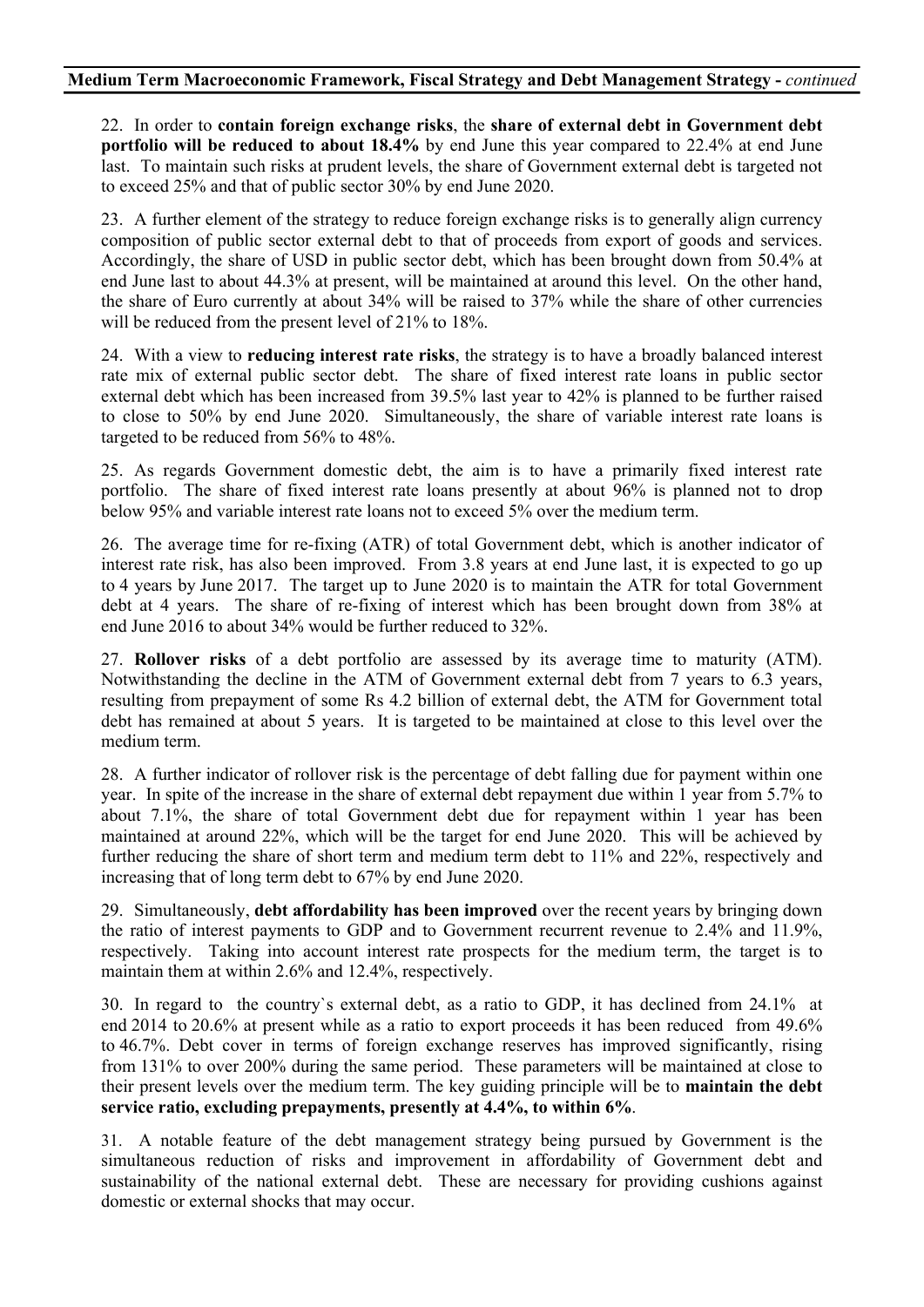|                                                                    | End<br>Dec14 | End<br><b>Jun 15</b> | End<br><b>Jun 16</b> | End<br><b>Jun 17</b> | Benchmarks/<br>Limits end<br><b>June 2020</b> | Tolerance<br>Level % |
|--------------------------------------------------------------------|--------------|----------------------|----------------------|----------------------|-----------------------------------------------|----------------------|
| <b>Government Debt Composition</b>                                 |              |                      |                      |                      |                                               |                      |
| Foreign $(\% )$                                                    | 24.3         | 24.5                 | 22.4                 | 18.4                 | $\rm < or = 25.0$                             | $+/-5$               |
| Domestic $(\%)$                                                    | 75.7         | 75.5                 | 77.6                 | 81.6                 | $>$ or = 75.0                                 | $+/-5$               |
| <b>Public Sector Debt Composition</b>                              |              |                      |                      |                      |                                               |                      |
| Foreign $(\% )$                                                    | 27.0         | 27.2                 | 25.2                 | 21.0                 | $\leq$ or = 30.0                              | $+/-5$               |
| Domestic $(\% )$                                                   | 73.0         | 72.8                 | 74.8                 | 79.0                 | $>$ or $= 70.0$                               | $+/-5$               |
| <b>Currency Composition of Government External</b><br>Debt $(\% )$ |              |                      |                      |                      |                                               |                      |
| <b>USD</b>                                                         | 39.5         | 41.2                 | 41.8                 | 33.1                 | 38.0                                          | $+/-5$               |
| <b>EURO</b>                                                        | 34.7         | 32.5                 | 32.1                 | 39.7                 | 35.0                                          | $+/-5$               |
| Others                                                             | 25.8         | 26.2                 | 26.1                 | 27.2                 | 27.0                                          | $+/-5$               |
| <b>Currency Composition of Public Sector External</b>              |              |                      |                      |                      |                                               |                      |
| Debt $(\% )$                                                       |              |                      |                      |                      |                                               |                      |
| <b>USD</b>                                                         | 47.4         | 49.7                 | 50.4<br>28.5         | 44.3                 | 45.0                                          | $+/-5$               |
| <b>EURO</b><br>Others                                              | 31.5<br>21.1 | 29.0<br>21.3         | 21.1                 | 34.4<br>21.3         | 37.0<br>18.0                                  | $+/-5$<br>$+/-5$     |
| Interest Rate Mix of Government Debt (%)                           |              |                      |                      |                      |                                               |                      |
| <b>External Debt %</b>                                             |              |                      |                      |                      |                                               |                      |
| <b>Fixed Interest Loans</b>                                        | 24.5         | 25.1                 | 31.9                 | 34.2                 | 40.0                                          | $+/-10$              |
| Variable Interest Rate Loans                                       | 72.8         | 72.2                 | 65.3                 | 63.8                 | 58.0                                          | $+/-10$              |
| <b>Interest Free Loans</b>                                         | 2.7          | 2.8                  | 2.8                  | 2.0                  | 2.0                                           | $+/-10$              |
| Domestic Debt Securities (%)                                       |              |                      |                      |                      |                                               |                      |
| <b>Fixed Interest Rate</b>                                         | 97.2         | 96.6                 | 96.2                 | 96.2                 | 95.0                                          | $+/-10$              |
| Variable Interest Rate                                             | 2.8          | 3.4                  | 3.8                  | 3.8                  | 5.0                                           | $+/-10$              |
| Interest Rate Mix of Public Sector External Debt (%)               |              |                      |                      |                      |                                               |                      |
| <b>Fixed Interest Loans</b>                                        | 34.3         | 35.0                 | 39.5                 | 42.1                 | 50.0                                          | $+/-10$              |
| Variable Interest Rate Loans                                       | 63.5         | 62.8                 | 58.3                 | 56.4                 | 48.5                                          | $+/-10$              |
| <b>Interest Free Loans</b>                                         | 2.2          | 2.2                  | 2.2                  | 1.5                  | 1.5                                           | $+/-10$              |
| <b>Interest Rate Risk: Government Debt</b>                         |              |                      |                      |                      |                                               |                      |
| ATR: Total Debt (Years)                                            | 3.2          | 3.6                  | 3.8                  | 4.0                  | 4.0                                           | $+/-10$              |
| External Public Debt (Years)                                       | 1.7          | 2.3                  | 2.3                  | 2.5                  | 2.5                                           | $+/-10$              |
| Domestic Debt (Years)                                              | 3.7          | 4.0                  | 4.2                  | 4.3                  | 4.3                                           | $+/-10$              |
| Share with Re-fixing in 1 Year:                                    |              |                      |                      |                      |                                               |                      |
| Total Debt (%)                                                     | 41.8         | 38.6                 | 38.1                 | 34.2                 | 32.0                                          | $+/-10$              |
| External Debt (%)                                                  | 76.7         | 68.8                 | 66.9                 | 61.7                 | 65.0                                          | $+/-10$              |
|                                                                    |              |                      |                      |                      |                                               |                      |
| Domestic Debt (%)                                                  | 31.6         | 29.7                 | 30.6                 | 28.6                 | 28.0                                          | $+/-10$              |
| <b>Roll over Risks: Government Debt</b>                            |              |                      |                      |                      |                                               |                      |
| ATM: Total Debt (Years)                                            | 4.7          | 5.0                  | 5.1                  | 5.0                  | 4.8                                           | $+/-10$              |
| External Debt (Years)                                              | 6.8          | 7.2                  | 7.0                  | 6.3                  | 5.5                                           | $+/-10$              |
| Domestic Debt (Years)                                              | 4.0          | 4.4                  | 4.7                  | 4.7                  | 4.7                                           | $+/-10$              |
| Due Within 1 year:                                                 |              |                      |                      |                      |                                               |                      |
| Total Debt (%)                                                     | 23.9         | 22.2                 | 22.4                 | 21.8                 | 22.0                                          | $+/-10$              |
| External Debt (%)                                                  | 7.2          | 8.0                  | 5.7                  | 7.1                  | 12.0                                          | $+/-10$              |
| Domestic Debt (%)                                                  | 28.8         | 26.4                 | 26.7                 | 24.8                 | 24.0                                          | $+/-10$              |
| <b>Structure of Government Domestic Debt</b>                       |              |                      |                      |                      |                                               |                      |
| Short Term (%)                                                     | 14.1         | 14.2                 | 12.4                 | 12.9                 | 11.0                                          | $+/-10$              |
| Medium Term (%)                                                    | 30.0         | 29.5                 | 26.6                 | 25.1                 | 22.0                                          | $+/-5$               |
| Long Term (%)                                                      | 55.9         | 56.3                 | 61.0                 | 62.0                 | 67.0                                          | $+/-5$               |
| <b>Cost Indicators: Government Debt (FY)</b>                       |              |                      |                      |                      |                                               |                      |
| Interest Payments as % of GDP                                      | 2.6          | 2.4                  | 2.4                  | 2.4                  | 2.6                                           | $+/-10$              |
| Interest Payments as % of Recurrent Revenue                        | 12.8         | 12.5                 | 11.8                 | 11.9                 | 12.4                                          | $+/-10$              |
| <b>External Debt</b>                                               |              |                      |                      |                      |                                               |                      |
| As % of GDP                                                        | 24.1         | 24.8                 | 23.0                 | 20.6                 | 22.0                                          | $+/-10$              |
| As % of Export of Goods and Services                               | 49.6         | 47.5                 | 49.6                 | 46.7                 | 50.0                                          | $+/-10$              |
| FX Reserves as % of External Debt                                  | 131.3        | 140.9                | 174.1                | 205.5                | 200.0                                         | $+/-10$              |
| Debt Service Ratio (%)* (FY)                                       | 4.7          | 4.7                  | 3.6                  | 6.6                  | $\le$ or = 6                                  | $+/-10$              |

#### **Debt Management Strategy Benchmarks**

*\* Debt Service for 2016/17 includes prepayment of an amount of MUR 4.2 billion of Government Debt* 

*For computation of benchmarks, Government Securities issued for mopping up excess liquidity have been excluded FY denotes Financial Year, which for 2015 was from January to June*